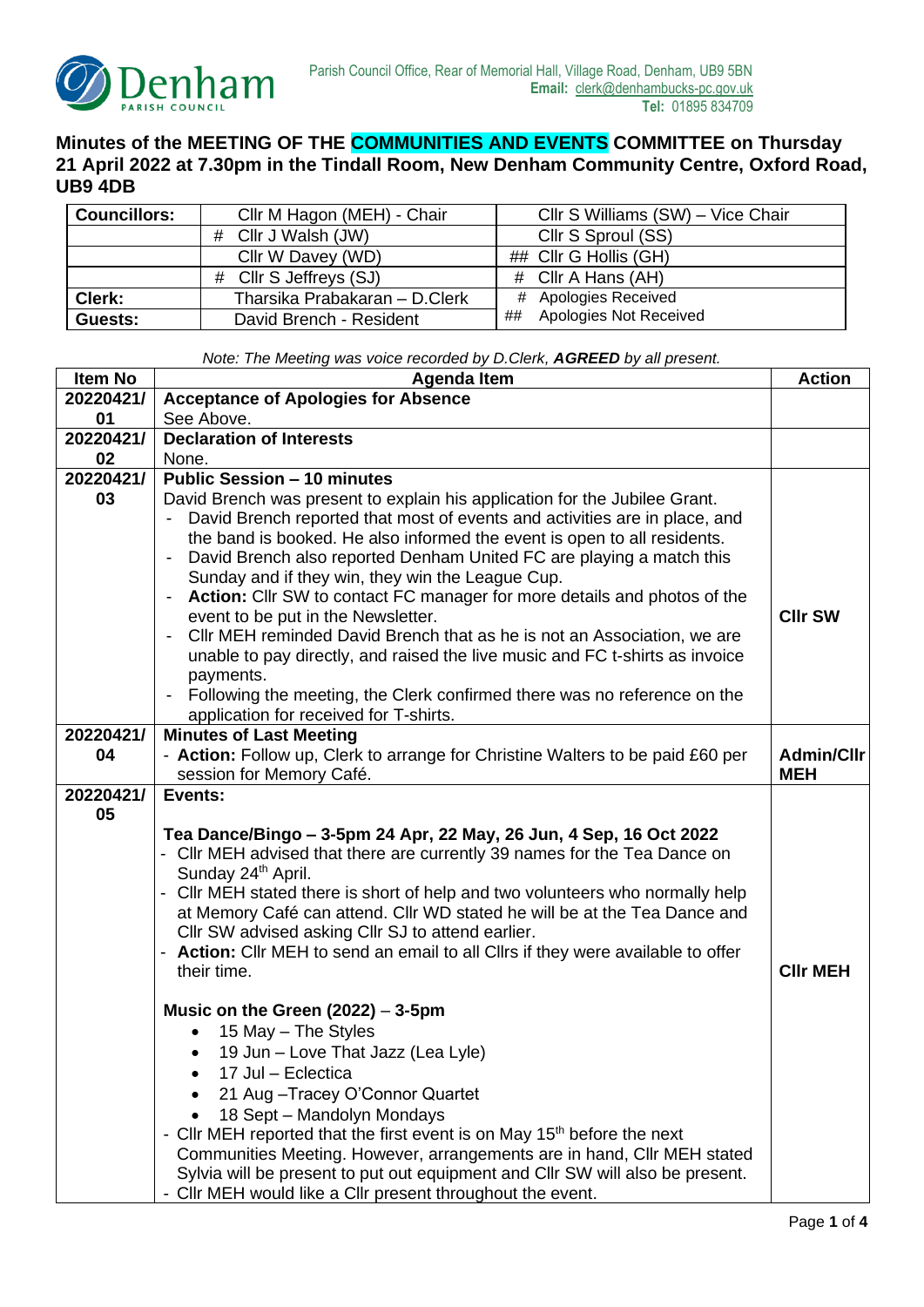|                 | - Action: Cllr MEH reported that she has spoken to Jacqui McGowan of<br>HDCA, who said she will make contact again after speaking with HDCA. Cllr                                                                                                                                  | <b>CIIr MEH</b>          |
|-----------------|------------------------------------------------------------------------------------------------------------------------------------------------------------------------------------------------------------------------------------------------------------------------------------|--------------------------|
|                 | MEH to follow up.<br>- Following the meeting Clerk advised a TENS License needs to be arranged<br>and transportation of gazebo to Village Green.                                                                                                                                   | <b>D.Clerk</b>           |
|                 | Memory Café - 11am to 2pm 6 May, 10 Jun, 15 Jul 2022<br>- Cllr MEH stated that due to illness the April's Memory Café had poor<br>attendance and the session closed at 11:30am. She also added that there<br>are 2 new names for attendees.                                        |                          |
|                 | - Action: D. Clerk to check list of names submitted for the next Memory Café.<br>- Cllr MEH informed the entertainer is booked for May's session is<br>unavailable.                                                                                                                | <b>D.Clerk</b>           |
|                 | - Action: Cllr SW suggested another entertainer who also attends Dementia<br>Groups. Cllr MEH to email and check availability.                                                                                                                                                     | <b>CIIr MEH</b>          |
|                 | Coffee mornings - 10.30am to 12.30pm 29 Apr, 27 May 2022<br>- On the first session Cllr MEH visited and saw that only 2 residents that<br>visited.                                                                                                                                 |                          |
|                 | - Cllr MEH stated as Christine Walters is unavailable and due to the many<br>events being held in May, she is unable to take the event on.<br>- Cllr SW proposed putting May's and August Coffee Mornings on hold till<br>Christine Walters is well and back. AGREED by all Cllrs. |                          |
|                 | - Action: D. Clerk to create flyers for cancellation of May and August<br>sessions and to hand copies to CIIr MEH.                                                                                                                                                                 | <b>D.Clerk</b>           |
|                 | Beating the Bounds - 22 May 2022<br>Cllr MEH reported that she had contacted Paul Graham for more<br>$\sim$<br>information on the event.                                                                                                                                           |                          |
|                 | - Action: A flyer to be created for distribution and to be posted on social<br>media.<br>- Action: Cllr MEH to check the date of hall hire for May's Tea Dance due to                                                                                                              | D.Clerk/<br><b>Admin</b> |
|                 | date being different on the agenda.                                                                                                                                                                                                                                                | <b>CIIr MEH</b>          |
| 20220421/       | <b>Annual Parish Meeting</b>                                                                                                                                                                                                                                                       |                          |
| 06              | Cllr MEH stated everything is at hand and there is nothing further to add<br>from Full Council report.                                                                                                                                                                             |                          |
|                 | CIIr MEH commented that the Administrator has been working hard on the                                                                                                                                                                                                             |                          |
|                 | APM and stated her thanks to Administrator. AGREED by All.                                                                                                                                                                                                                         |                          |
| 20220421/       | <b>Litter Picks</b>                                                                                                                                                                                                                                                                |                          |
| 07<br>20220421/ | - Cllr MEH stated this item is to be addressed at the following meeting.<br><b>Jubilee Grants</b>                                                                                                                                                                                  |                          |
| 08              | Denham Village Green - David Brench                                                                                                                                                                                                                                                |                          |
|                 | Cllr MEH informed permission has been requested from Services<br>$\overline{\phantom{a}}$                                                                                                                                                                                          |                          |
|                 | Committee members by email to use the Denham Village Green for the                                                                                                                                                                                                                 |                          |
|                 | event. Cllr SW, Cllr MEH, Cllr JW, Cllr EA and Cllr WD all Agreed.<br>Clerk has since advised that permission to hold this event on the Village<br>$\overline{\phantom{a}}$                                                                                                        |                          |
|                 | Green should go through Full Council and not the Services Committee.                                                                                                                                                                                                               |                          |
|                 | - Action: Cllr MEH requested to advertise the Jubilee Events happening in<br>Denham on the next 'In and Around'.                                                                                                                                                                   | <b>Clerk</b>             |
|                 | <b>Approved Grant of up to £500.</b><br>$\blacksquare$                                                                                                                                                                                                                             |                          |
|                 | Denham Way - Paul Jeffries                                                                                                                                                                                                                                                         |                          |
|                 | - Cllr MEH reported that the written application has now been received for a                                                                                                                                                                                                       |                          |
|                 | Street Party on Saturday of Jubilee weekend, 3pm to 8pm.                                                                                                                                                                                                                           |                          |
|                 | <b>Approved</b> Grant of up to £500.<br>$\overline{\phantom{a}}$                                                                                                                                                                                                                   |                          |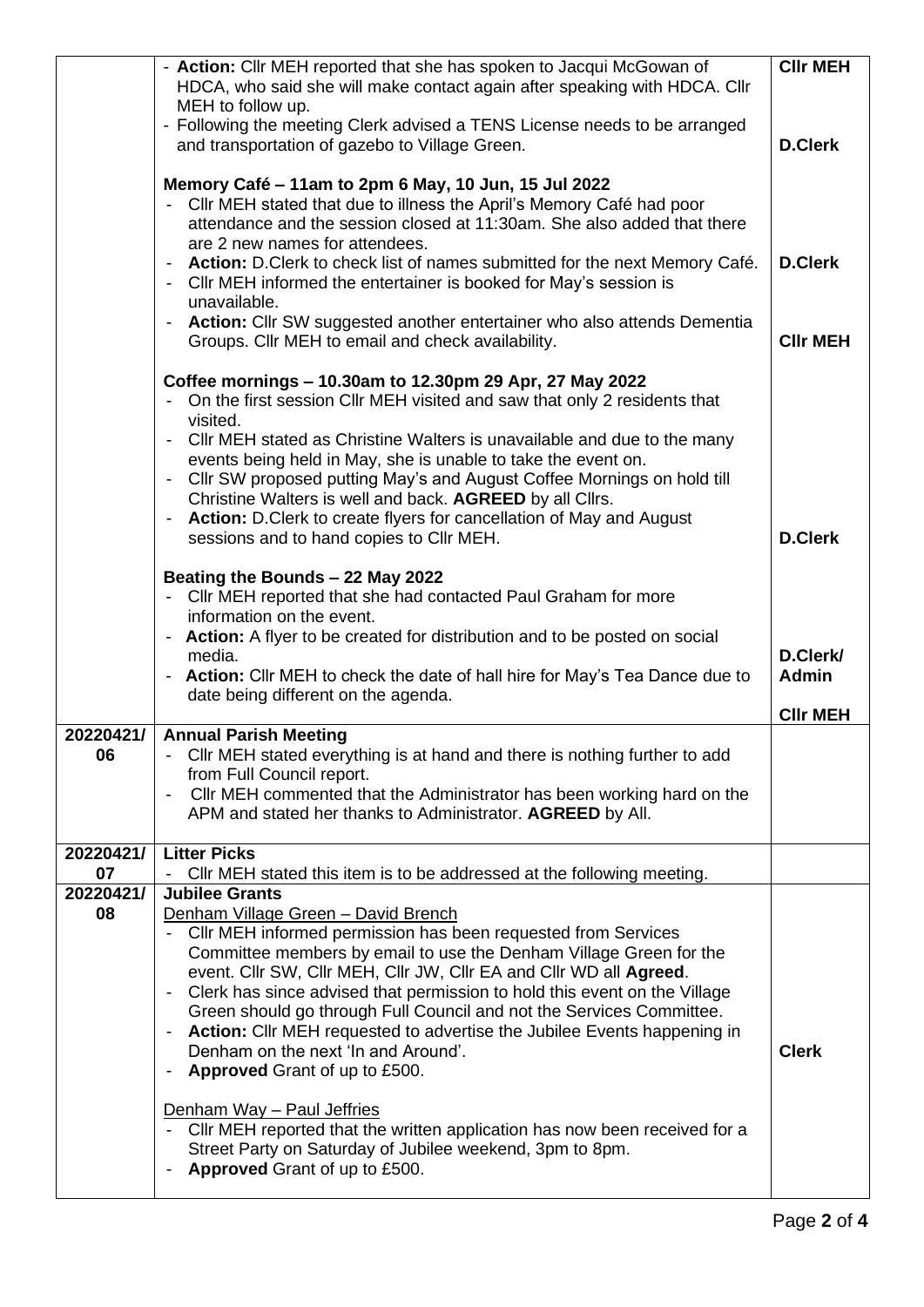

|                 | Newtown Road - Laura Coady                                                                                                                                                                                                                                                                                                                                                                                                                                                                                                                                                       |                                                     |
|-----------------|----------------------------------------------------------------------------------------------------------------------------------------------------------------------------------------------------------------------------------------------------------------------------------------------------------------------------------------------------------------------------------------------------------------------------------------------------------------------------------------------------------------------------------------------------------------------------------|-----------------------------------------------------|
|                 | - Cllr MEH informed this application also has a Risk Assessment for bouncy<br>castle, cupcakes and balloon arch, can be paid via invoice totalling £390.00.<br>Approved Grant of up to £500.                                                                                                                                                                                                                                                                                                                                                                                     |                                                     |
|                 | Knighton Way Lane - Amanda Dunbar<br>- Cllr SW identified the band, bouncy castle and face painter can be paid via<br>invoice totalling £420.00.<br>Approved Grant of up to £500.                                                                                                                                                                                                                                                                                                                                                                                                |                                                     |
|                 | Denham Garden Village<br>- Cllr MEH summarised the previous applications received and approved<br>Denham Garden Village, Cllr MEH confirmed that she had received<br>confirmation that residents will not be charged for refreshments.<br>Clerk has since confirmed no application has been received from Denham<br>Garden Village and this Grant is still provisional.<br>Action: Cllr MEH to check if Denham Garden Village have a Resident's<br>Association as no application has been received.                                                                              | <b>CIIr MEH</b>                                     |
|                 | Action: Cllr MEH to ring the applicants and inform them that DPC are<br>happy to pay invoices for up to £500 on behalf of un-constituted groups.<br>Action: Cllr SW suggested the invoices needs to be addressed to DPC for<br>audit purposes.<br>Action: Cllr WD to ask Landmark Place if they are doing any events for the<br>Jubilee.                                                                                                                                                                                                                                         | <b>CIIr MEH</b><br><b>D.Clerk</b><br><b>CIIr WD</b> |
|                 | Action: Cllr MEH suggested if there is a surplus of the grant, we could do<br>$\overline{\phantom{a}}$<br>something for the Brownies and Rainbow group as they were supportive at<br>the Christmas Event. Cllr MEH asked all Cllrs to think of ideas for the next<br>meeting if we did have surplus.                                                                                                                                                                                                                                                                             | <b>All Clirs</b>                                    |
| 20220421/<br>09 | <b>London Bridge</b><br>D. Clerk reported the Administrator is overseeing the work now and liaising<br>with the Clerk where necessary. The flagpole base had also been installed,<br>the workers had stated they will be back in two weeks to finish the<br>installation, however D.Clerk received an email stating they would arrive on<br>the week commencing 23 <sup>rd</sup> of May. She also reported the two flags would<br>be delivered on the same day.                                                                                                                  |                                                     |
| 20220421/<br>10 | <b>Volunteer Training</b><br>CIIr MEH stated this item is to be addressed at the following meeting.                                                                                                                                                                                                                                                                                                                                                                                                                                                                              |                                                     |
| 20220421/<br>11 | <b>New Denham Christmas Lights 2022</b><br>- D. Clerk reported she is currently on Unmetered Applications with SSE and<br>liaised with the contact at Bucks for assistance with the form. They put her<br>in contact with an SSE colleague last week and received a reply with the<br>correct form and guidelines to fill the form.<br>- Action: D.Clerk to complete the form and send to SSE.<br>- Cllr MEH expressed her concern for time as we are in the fifth month.<br>D. Clerk requested the item to be kept as priority for Communities<br>Committee, Cllr MEH accepted. | <b>D.Clerk</b>                                      |
| 20220421/       | <b>Finance</b>                                                                                                                                                                                                                                                                                                                                                                                                                                                                                                                                                                   |                                                     |
| 12              | Financial Comparison Report - Reviewed and Agreed                                                                                                                                                                                                                                                                                                                                                                                                                                                                                                                                |                                                     |